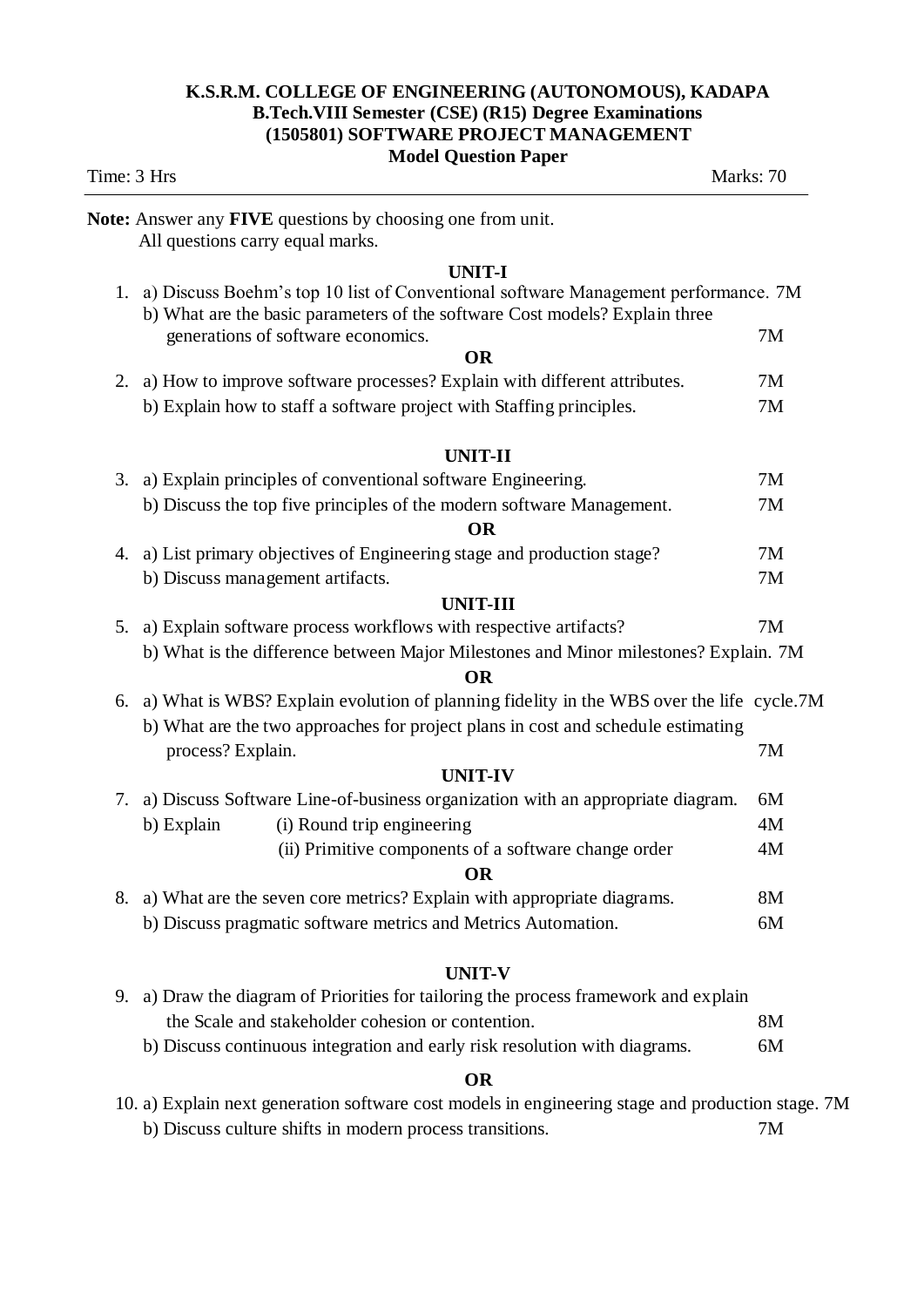# **K.S.R.M. COLLEGE OF ENGINEERING (AUTONOMOUS), KADAPA**

# **B.Tech.VIII Semester (CSE) (R15) Degree Examinations**

## **(1505804) DIGITAL IMAGE PROCESSING**

### **Model Question Paper**

| Time: 3 Hrs<br>Marks: 70                                                                                                            |           |
|-------------------------------------------------------------------------------------------------------------------------------------|-----------|
| Note: Answer any FIVE questions by choosing one from unit.<br>All questions carry equal marks.                                      |           |
| <b>UNIT-I</b>                                                                                                                       |           |
| 1.a) What is Image Digitization? Explain Digital Image Properties.<br>b) Explain in detail about Traditional Image data structures. | 7M<br>7M. |
| (OR)<br>2. Explain in detail about Levels of Image data representation.                                                             | 14M       |
| <b>UNIT-II</b>                                                                                                                      |           |
| 3. a) What is Geometric transformation.<br>b) Explain different Noise models.                                                       | 4M<br>10M |
| (OR)<br>4. a) Explain in detail about Mean filters and median filters.<br>b) Write about the model of Restoration process.          | 10M<br>4M |
| <b>UNIT-III</b>                                                                                                                     |           |
| 5. a) Write about Color Models.<br>b) Define and explain Smoothing and Sharpening.                                                  | 7M<br>7M  |
| (OR)                                                                                                                                |           |
| 6. Explain about different Morphological Algorithms.                                                                                | 14M.      |
| <b>UNIT-IV</b>                                                                                                                      |           |
| a) Define Multi level Thresholding, Local Thresholding.<br>7.<br>b) Define pattern fitting approach.                                | 10M<br>4M |
| (OR)                                                                                                                                |           |
| 8. Explain the way of detecting line and corner. Write about edge detector Performance.                                             | 14M       |
| UNIT-V                                                                                                                              |           |
| 9. a) Define Fourier Transform and Hadamard Transform.<br>b) Mention the applications of Discrete Image Transforms.                 | 7M<br>7M  |
| (OR)                                                                                                                                |           |
| 10. a) Explain In detail about hierarchical and progressive compression methods.<br>b) Write about image data properties.           | 10M<br>4M |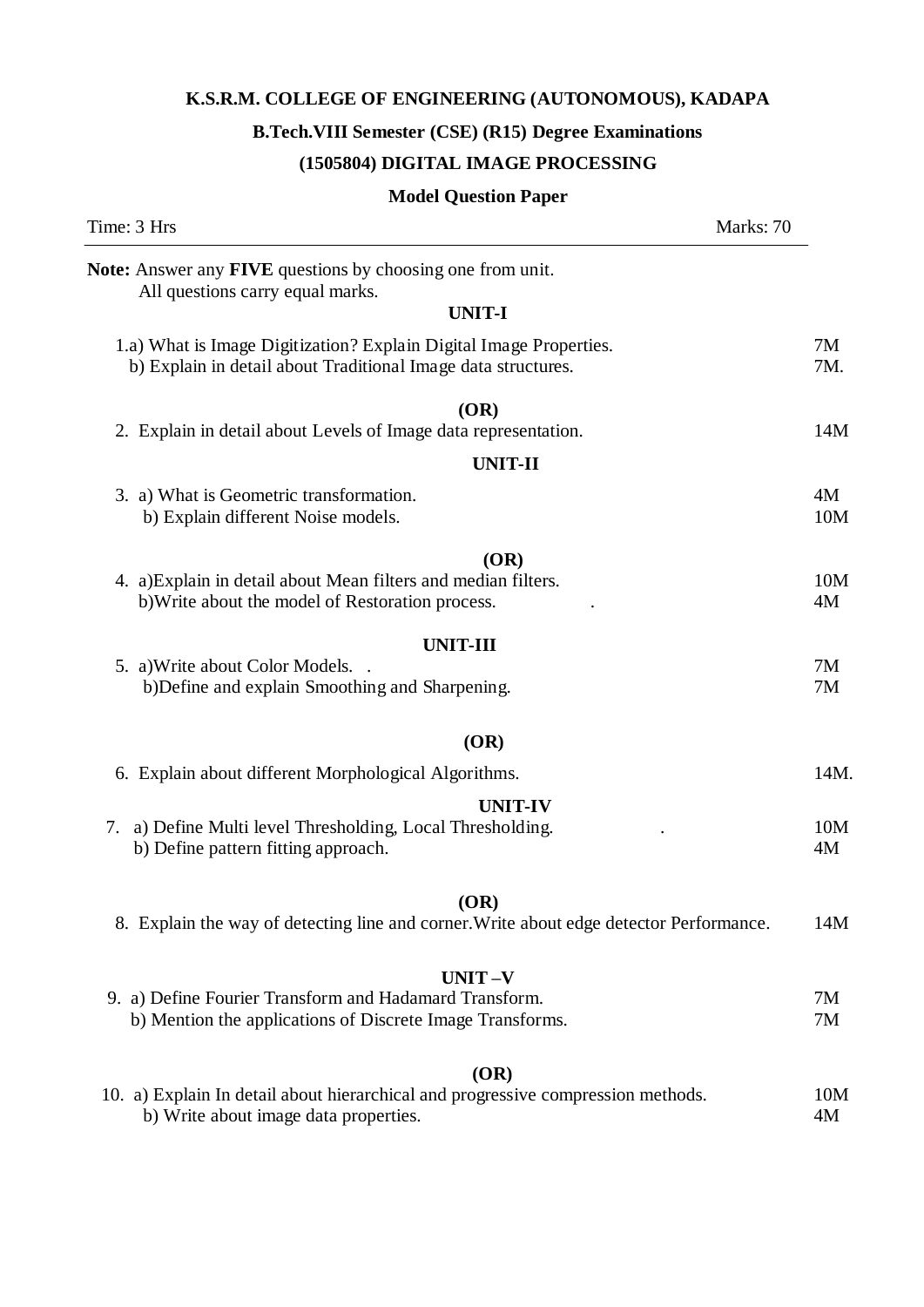# **K.S.R.M. COLLEGE OF ENGINEERING (AUTONOMOUS), KADAPA B.Tech.VIII Semester (CSE) (R15) Degree Examinations (1505802) ETHICAL HACKING**

### **Model Question Paper**

|    | Time: 3 Hrs                                                                                    |    | Marks: 70      |
|----|------------------------------------------------------------------------------------------------|----|----------------|
|    | Note: Answer any FIVE questions by choosing one from unit.<br>All questions carry equal marks. |    |                |
|    | <b>UNITI</b>                                                                                   |    |                |
| 1. | a) Explain information gathering methodologies?                                                |    | 9 M            |
|    | b) Explain Footprinting tools?                                                                 |    | 5M             |
|    | <b>OR</b>                                                                                      |    |                |
| 2. | a) Explain different phases of attacks?                                                        |    | 7 M            |
|    | b) Explain different types of hacker attacks?                                                  | 7M |                |
|    | <b>UNIT II</b>                                                                                 |    |                |
| 3. | a) Write notes on scanning methodologies?                                                      |    | 7 M            |
|    | b) Explain any four tools of scanning?                                                         |    | 7 <sub>M</sub> |
|    | <b>OR</b>                                                                                      |    |                |
| 4. | a) Explain any three enumeration techniques?                                                   |    | 7 <sub>M</sub> |
|    | b) Explain any four tools of enumeration?                                                      |    | 7 M            |
|    | <b>UNIT III</b>                                                                                |    |                |
| 5. | a) Explain different types of password attacks?                                                |    | 7 M            |
|    | b) Explain about password cracking tools?                                                      |    | 7 M            |
|    | <b>OR</b>                                                                                      |    |                |
| 6. | a) Explain tools on Executing applications?                                                    |    | 7 M            |
|    | b) Explain any six tools of Keyloggers?                                                        |    | 7 <sub>M</sub> |
|    | <b>UNIT IV</b>                                                                                 |    |                |
| 7. | a) How to run the Windows OS vulnerabilities?                                                  |    | 7 M            |
|    | b) Write short notes on HTML fundamentals?                                                     |    | 7 M            |
|    |                                                                                                |    |                |
|    | <b>OR</b>                                                                                      |    |                |
|    | 8. a) Write any four tools of Linux OS vulnerabilities?                                        | 8M |                |
|    | b) Write short notes on Windows OS countermeasures?                                            |    | 6 M            |
|    | <b>UNIT V</b>                                                                                  |    |                |
| 9. | a) Define penetration testing and explain types of penetration testing?                        |    | 7M             |
|    | b) Write any five phases of penetration testing?                                               |    | 7M             |
|    | <b>OR</b>                                                                                      |    |                |
|    | 10. Write short notes on following tools.                                                      |    | 14M            |
|    | a) AppScan                                                                                     |    |                |
|    | b) HackerShield                                                                                |    |                |
|    | c) SAINT                                                                                       |    |                |
|    | d) SecureScan                                                                                  |    |                |
|    | e)WebInspect                                                                                   |    |                |